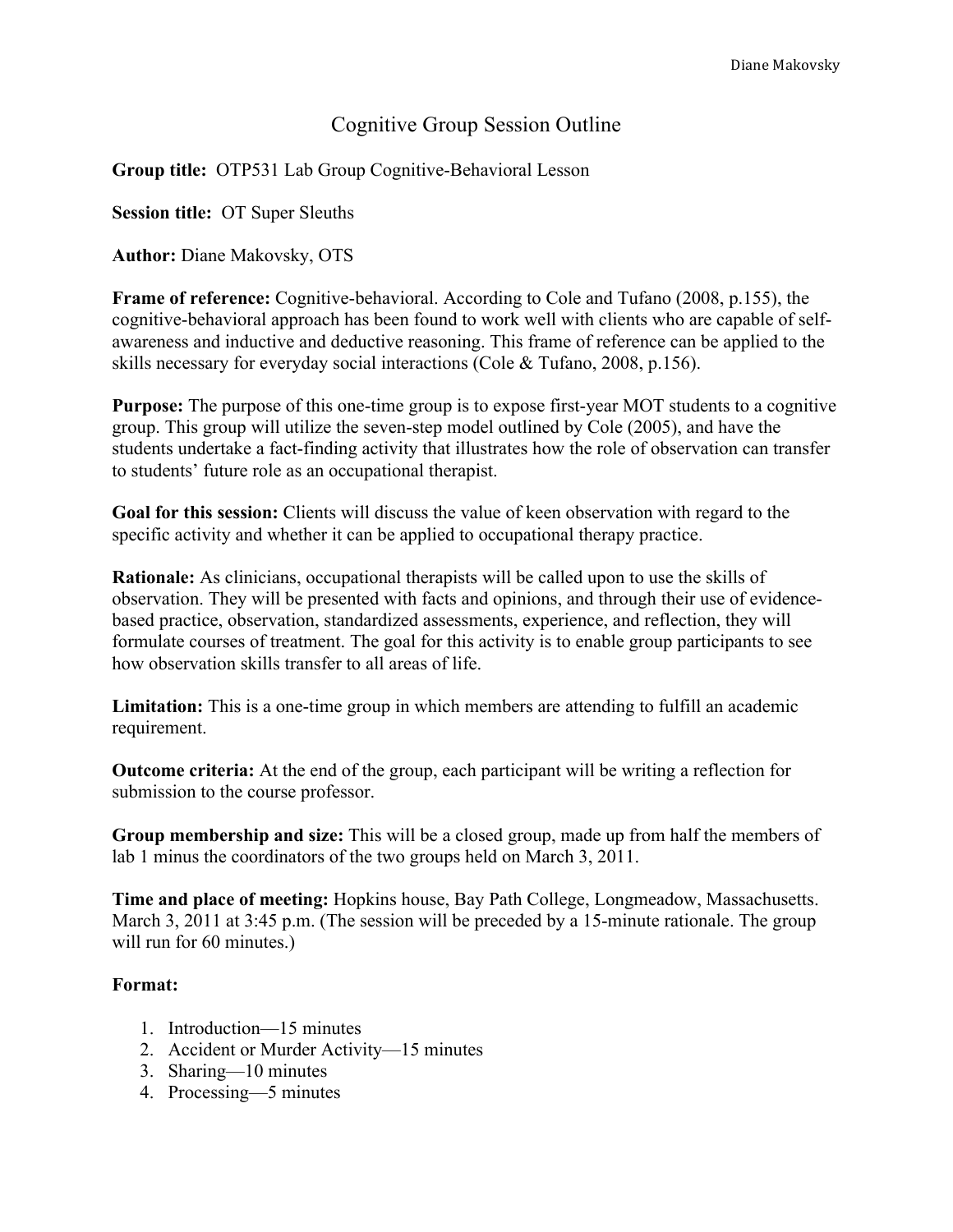- 5. Generalizing—5 minutes
- 6. Application—5 minutes
- 7. Summary—5 minutes

## **Supplies:**

- Story handout
- Blank answer-sheet papers
- Pen/pencil

### **Format and description:**

- 1. Introduction (15 minutes)
	- a. Warm-up
		- i. Ask each person to please introduce his or herself and briefly tell about the last, or one of the last items, they read that was **not** course related.
	- b. The goal for this session is that participants will discuss the value of keen observation and analysis with regard to the specific activity and whether it can be applied to occupational therapy practice.
		- i. Specifically, the group will participate in a sleuthing activity. They will be presented a story and try to determine what happened.
	- c. Cognitive-Behavioral frame of reference
		- i. Therapist is an advisor. The activity is cognitive. It combines a brain teasing activity and asks participants to evaluate whether any of the skills used could be applied to real world situations.
		- ii. It asks participants to consider what questions they would like to ask for further information.
	- d. The expectation is that all members participate in the cooperative group, think about the activity, and provide individual responses to the activity on an answer sheet.
		- i. The instructions are: Today, we are going to try to determine whether there has been an accident or a murder.
		- ii. Ask one or more people to assist with reading the story.
		- iii. Upon conclusion of the story, please answer individually the questions:
			- 1. Was it an accident or a murder?
			- 2. If a murder, who do you think did it?
			- 3. Provide your reasoning for your answers?
			- 4. Are there any questions you would like to have asked if you were a member of the police department and, if so, to whom would they be addressed?
- 2. Activity (15 minutes)
	- a. Hand out stories and papers for answers.
	- b. Begin with a volunteer to read aloud, and move through the group.
- 3. Sharing (10 minutes)
	- a. Count up and share the answers.
	- b. Is anyone surprised by the answers group participants have given?